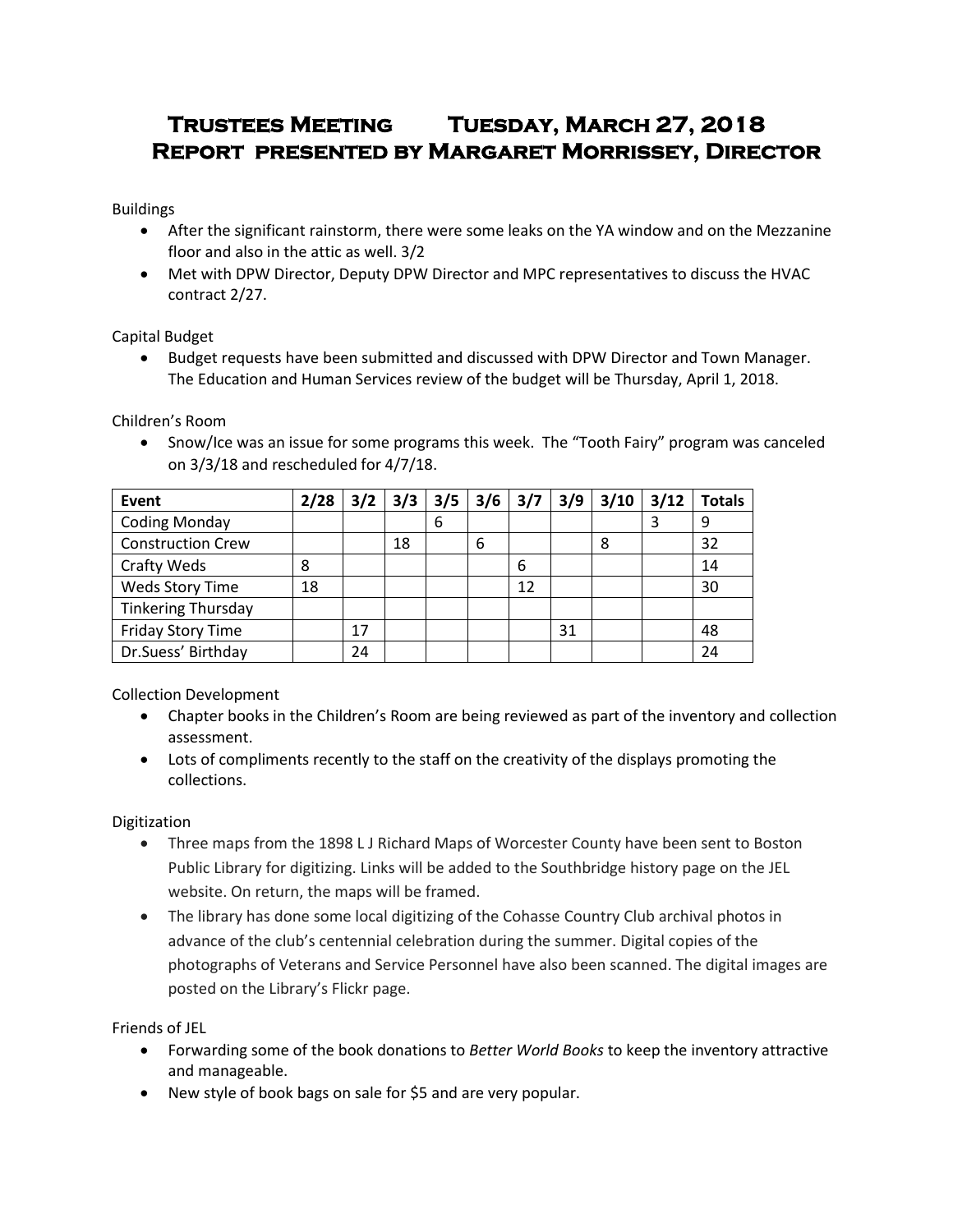- Book Sale March 22-24, yielded \$788.10 (2017=\$501 and 2016=\$630.50)
- Membership renewal time. The numbers have decreased over the past year so a great effort is being made to promote the organization.

## Grants

• Informed by the Southbridge Cultural Council that 11 programs hosted at the library will be funded by an LCC grant, amounting to a total of \$4,980.

### Media

• Significant coverage being received from Southbridge Evening News, Citizen Chronicle and SCTV, assisting in promoting the library and our programs to a wider audience.

### Meetings

- I met with HVAC/MPC, DPW Director and Engineer to discuss the service and set some protocols 2/27.
- Circulation Supervisor attended the Circulation Round Table Meeting at CW/MARS. 2/28
- Participated in the Annual Legislative Day at the State House. 3/6
- Arranged for Christine Tieri of *The Ideas Agency* to address the next trustees meeting 3/27, on promotion and marketing opportunities that the library could consider.

### Policy

Meeting Room policy (on serving food) under discussion.

#### Programs

- The annual Women's Handcraft show opened 3/1 and the reception was held that evening. It is amazing to see the wealth of talent and diverse output from artists in our community. The library is pleased host these wonderful programs.
- Novelist and federal judge Michael Ponsor presented a program on his latest book *The One-Eyed Judge* on 3/22.
- Dr. Beth O'Leary Annish presented *Deathbed Scenes as Death of Community in Mid-20th Century Irish-American Fiction* on 3/15 as our tribute to St. Patrick's Day celebrations.
- *[The Secret Diary of Hendrik Groen:](http://southbridge.cwmars.org/eg/opac/record/4054949?locg=107) 83 1/4 years Old* by Hendrik Groen was the choice for the monthly book club 3/5.

Safety and Security

- There was a fatal stabbing in Winchendon at the Public Library. Concerns for the safety of patrons and staff was raised at the Department meeting and the Trustees meeting 2/27.
- Police Chief Woodson has arranged a half-day training for staff with Sgt. Fahy who is on the regional SWAT team. Training will be Wednesday, April 11, from 9 am to 1 pm.
- American Alarm Co. was here and replaced the camera on the Mezzanine floor above the stairs. 3/6. Follow up visit from company to discuss the installation.
- Police were called by staff to check on a patron 3/6.
- Requested Police Department assistance on many occasions this past month including on 3/22 and twice on 3/26. The security cameras have made a significant contribution to maintaining safety in the building.